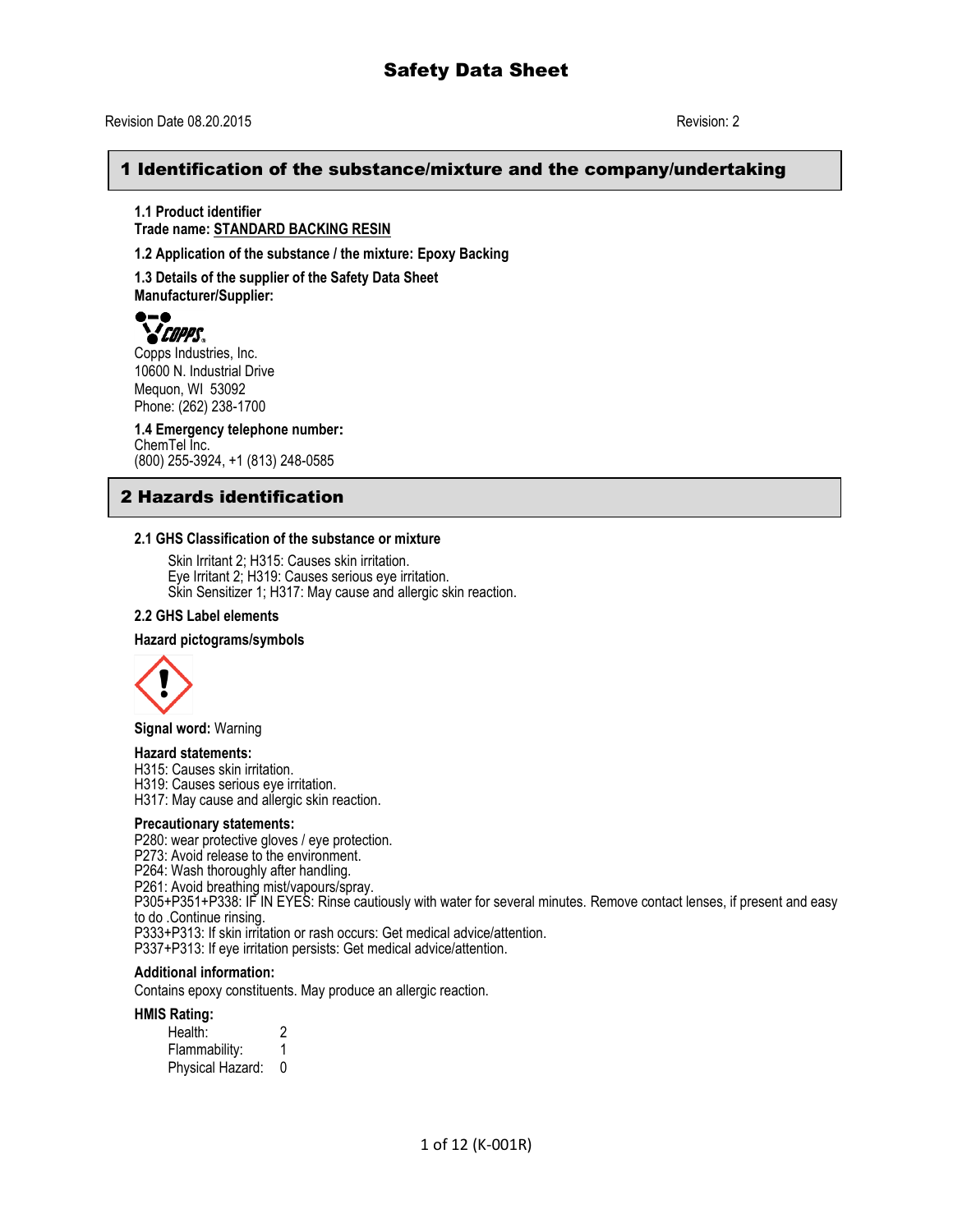#### 3 Composition/information on ingredients

#### **3.2 Mixture**

**Description:** Mixture of substances listed below with nonhazardous additions.

| Dangerous components: |                                                                |          |
|-----------------------|----------------------------------------------------------------|----------|
| CAS: 25068-38-6       | Reaction product: bisphenol - A- (epichlorohydrin) epoxy resin | 10-25%   |
|                       | (number average molecular weight<700)                          |          |
| <b>Trade Secret</b>   | Glycidyl ether                                                 | $< 10\%$ |
|                       |                                                                |          |
| Trade Secret          | Phosphite diluent                                              | $< 2\%$  |
| <b>Trade Secret</b>   | Epoxy resin                                                    | $< 2\%$  |

In conformity with 29CFR 1910.1200(i) the specific chemical identity may be withheld as Trade Secret, while all health/safety properties and effects are included in the SDS.

#### 4 First aid measures

#### **4.1 Description of first aid measures**

**General information:** Immediately remove any clothing soiled by the product.

Symptoms of poisoning may even occur after several hours; therefore medical observation for at least 48 hours after the accident. Take affected persons out into the fresh air.

**After inhalation:** Supply fresh air**;** consult doctor in case of complaints.

**After skin contact:** Immediately rinse with water. If skin irritation continues, consult a doctor.

**After eye contact:** Remove contact lenses if worn, if possible. Rinse opened eye for several minutes under running water. If symptoms persist, consult a doctor**.**

**After swallowing:** Rinse out mouth and then drink plenty of water. Do not Induce vomiting; call for medical help immediately. **4.2 Most important symptoms and effects, both acute and delayed:** Allergic reactions. Nausea, Coughing, Gastric or intestinal disorders, Irritant to skin and mucous membranes, Irritant to eyes.

**4.3 Indication of any immediate medical attention and special treatment needed:** Contains reaction product: bisphenol-A-(epichlorhydrin) epoxy resin (number average molecular weight < 700), Reaction May produce an allergic reaction.If necessary oxygen respiration treatment. Later observation for pneumonia and pulmonary edema. Medical supervision for at least 48 hours.

#### 5 Firefighting measures

**5.1 Extinguishing media**

**Suitable extinguishing agents:** Water haze or fog, Foam, Fire-extinguishing powder, Carbon dioxide.

**For safety reasons unsuitable extinguishing agents:** Water with full jet**,** Water spray

**5.2 Special hazards arising from the substance or mixture:** Formation of toxic gases is possible during heating or in case of fire.

**5.3 Advice for the firefighters**

**Protective equipment:** Wear self-contained respiratory protective device, Wear fully protective suit.

**Additional information:** Cool endangered receptacles with water fog or haze. Eliminate all ignition sources if safe to do so.

#### 6 Accidental release measures

 **6.1 Personal precautions, protective equipment and emergency procedures:** Use respiratory protective device against the effects of fumes/dust/aerosol. Wear protective equipment. Keep unprotected persons away. Ensure adequate ventilation. Keep away from ignition sources.

**6.2 Environmental precautions:** Do not allow to enter sewers/ surface or ground water. Inform respective authorities in case of seepage into water course or sewage system. Prevent from spreading (e.g. by damming–in or oil barriers). **6.3 Methods and material for containment and cleaning up:** Absorb liquid components with liquid-binding material. Send for recovery or disposal in suitable receptacles. Dispose contaminated material as waste according to item 13. Ensure adequate ventilation.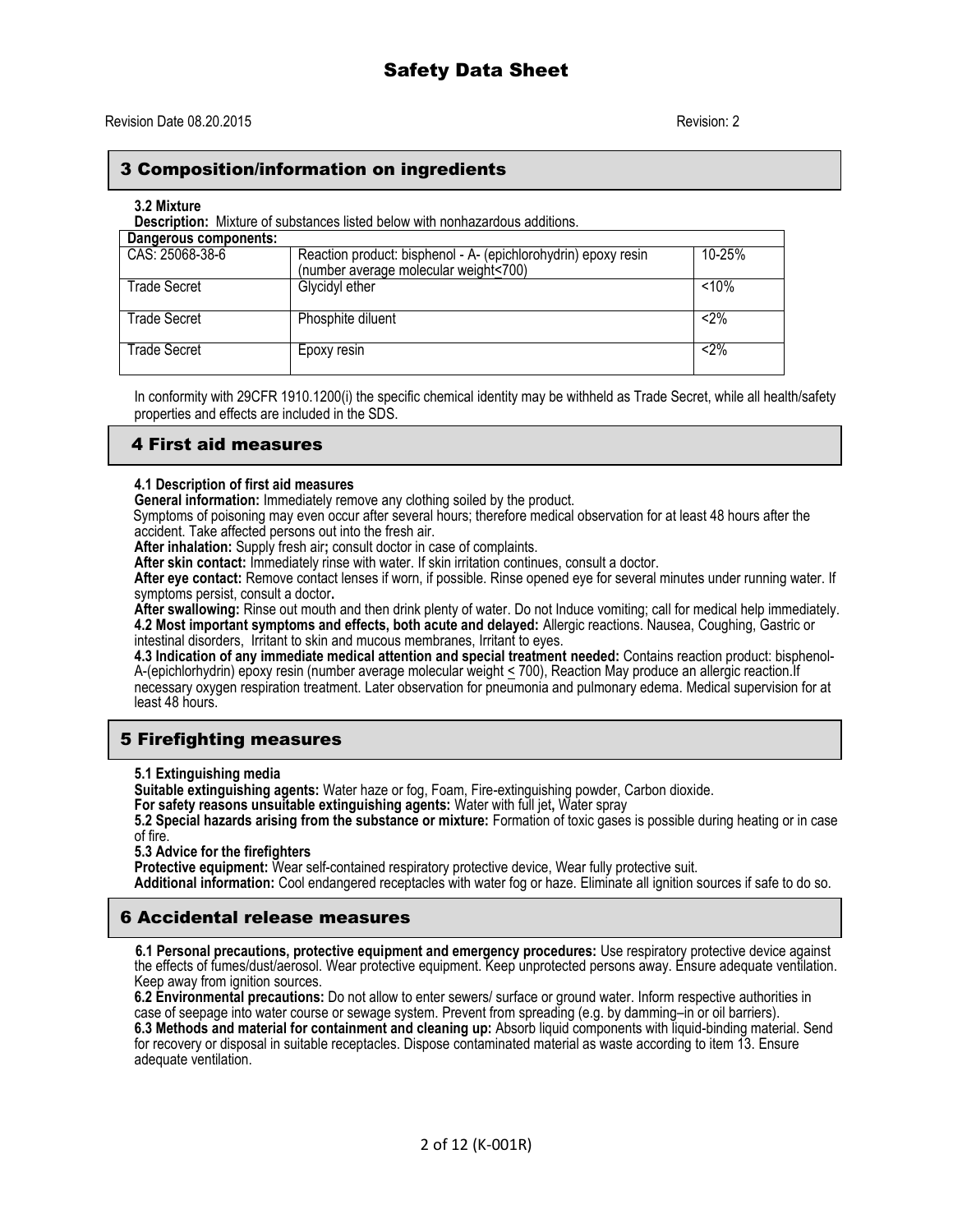#### 7 Handling and storage

**7.1 Precautions for safe handling:** Use only in well-ventilated areas. Store in cool, dry place in tightly closed receptacles (60-80ºF recommended).

**7.2 Conditions for safe storage, including any incompatibilities:** Use only receptacles specifically permitted for this substance/product. Avoid storage near extreme heat, ignition sources or open flame.

**Further Information about storage conditions:** Keep container tightly sealed. Store in an area with adequate ventilation.

#### 8 Exposure controls/personal protection

#### **8.1 Control parameters**

**Ingredients with limit values that require monitoring at the workplace:** The product does not contain any relevant quantities of materials with critical values that have to be monitored at the workplace.

**DNELs:** No further relevant information available.

**PNECs:** No further relevant information available.

**Additional information:** The lists valid during the making were used as basis.

**8.2 Engineering controls** Provide readily accessible eye wash stations and safety showers. Provide ventilation adequate to ensure concentrations are minimized.

**8.3 Personal protective equipment**

**General protective and hygienic measures:** Keep away from foodstuffs, beverages and feed. Immediately remove all soiled and contaminated clothing. Wash hands before breaks and at the end of work. Do not inhale gases / fumes / aerosols. Avoid contact with the eyes and skin.

**Respiratory protection:** Not required under normal conditions of use. Use suitable respiratory protective device in case of insufficient ventilation. For spills, respiratory protection may be advisable. Use respiratory protection when grinding or cutting material.

**Hand protection:** Protective, impervious gloves. (Neoprene, PVC, Nitrile rubber) The glove material has to be impermeable and resistant to the product / the substance/ the preparation. Selection of the glove material on consideration of the penetration times, rates of diffusion and the degradation.

**Eye protection:** Safety glasses with side shields. Contact lenses should not be worn.

**Skin and Body protection:** Protective work clothing. Where potential exposure warrants, rubber or plastic boots and chemically resistant protective suit.

#### 9 Physical and chemical properties

**9.1 Information on basic physical and chemical properties General Information**

| Appearance               |                                              |                                   |
|--------------------------|----------------------------------------------|-----------------------------------|
| Form:                    |                                              | Viscous liquid                    |
| Colour:                  |                                              | Light tan                         |
| Odour:                   |                                              | Sweet                             |
| Odour threshold:         |                                              | No data available                 |
| pH:                      |                                              | No data available                 |
|                          | Melting point/range:                         | No data available                 |
|                          | Boiling point/range:                         | >392 °F / >200 °C                 |
| Flash point:             |                                              | >302 °F / >150 °C                 |
| <b>Evaporation rate:</b> |                                              | No data available                 |
|                          | Flammability (solid, gaseous):               | Not applicable                    |
|                          | Upper/lower flammability or explosive limit: | Not applicable                    |
| Vapor pressure:          |                                              | No data available                 |
| Vapor density:           |                                              | No data available                 |
|                          | Relative Density at 20°C:                    | $1.82$ g/cm <sup>3</sup>          |
| Water:                   | Solubility in / Miscibility with             | Not miscible or difficult to mix. |
|                          | Partition coefficient (n-octanol/water):     | No data available                 |
|                          |                                              |                                   |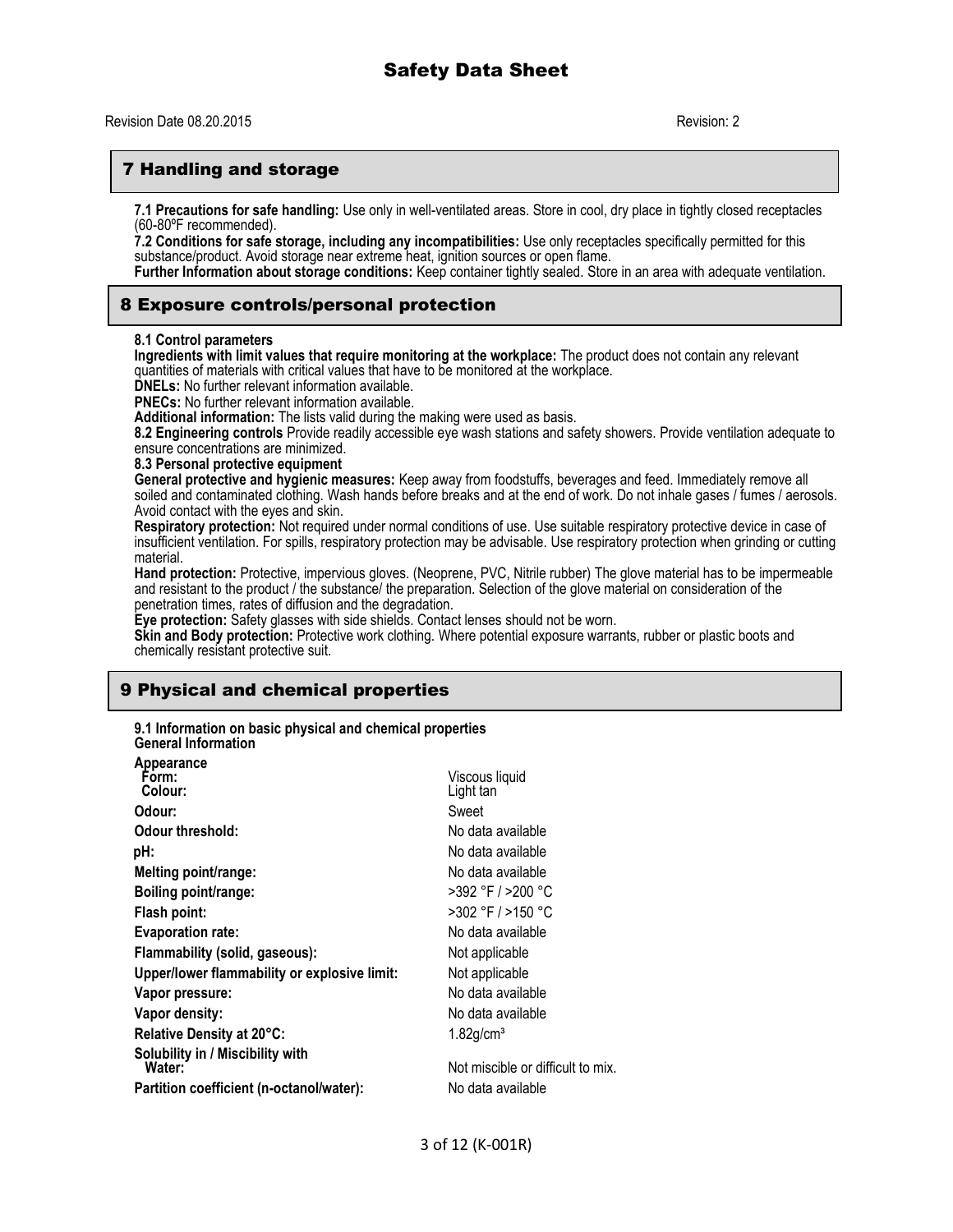Revision Date 08.20.2015 Revision: 2

Auto/Self-ignition temperature: No data available **Decomposition temperature:** No data available **Viscosity** 22,000-32,000 cps

#### 10 Stability and reactivity

**10.1 Reactivity**

**10.2 Chemical stability**

**Thermal decomposition / conditions to be avoided:** No decomposition if used and stored according to specifications.

**10.3 Possibility of hazardous reactions:** Reacts with strong alkali, Exothermic polymerization, Reacts with strong acids and oxidizing agents, Reacts with catalysts.

**10.4 Conditions to avoid:** Avoid contact with strong oxidizing agents, excessive heat or flames.

 **10.5 Incompatible materials:** Strong acids, bases and oxidizing agents.

**10.6 Hazardous decomposition products:** Carbon monoxide and carbon dioxide.

#### 11 Toxicological information

**11.1 Information on likely routes of exposure:**

May cause respiratory irritation Ingestion: No data<br>Skin contact: May cau Skin contact: May cause skin irritation<br>Eye contact: May cause eye irritation

May cause eye irritation

#### **11.2 Symptoms related to physical, chemical and toxicological characteristics:** No available data

**11.3 Delayed and immediate effects as well as chronic effects from short and long-term exposure:** 

(Data for primary hazardous component: Reaction product: bisphenol - A- (epichlorhydrin) epoxy resin)

Acute toxic:<br>Oral

| ັ.<br>Oral | $LD50 > 2,000$ mg/kg (rat) |
|------------|----------------------------|
| Dermal     | LD50 > 2,000 mg/kg (rat)   |
| Inhalation | No data                    |

Skin Corrosive/irritant:

Test material was slightly irritating to skin in key studies. For the skin, mean erythema and edema scores were 0.8 and 0.5 respectively.

Serious eye damage/eye irritation:

lead to anesthesia-like conditions and headache,dizziness ,etc.

Test material was slightly irritating to the eye in key studies. The mean eye score was 0.4 Respiratory sensitization: No data available

Skin sensitization:

In a local lymph node assay, the concentration that would cause a 3-fold increase in proliferation (EC-3) was calculated to be 5.7% which is consistent with moderate dermal sensitization potential.

**11.4 Numerical measures of toxicity:** No data available for mixture**. Additional toxicological information:** The product show the following dangers according to the calculation method of the General EU**,** Classification Guidelines for Preparations as issued in the latest version: Irritant**,** Danger through skin absorption. Toxic and /or corrosive effects may be delayed up to 24 hours. Inhalation of concentrated vapours as well as oral intake will

## 12 Ecological information

#### **12.1 Toxicity Aquatic toxicity:**

(Data taken from SDS of primary hazardous component: Reaction product: bisphenol - A- (epichlorhydrin) epoxy resin)

| 96hr-LC50 = 3.6mg/L test mat. Oncorhynchus mykiss                      |
|------------------------------------------------------------------------|
| (direct application, nominal) (OECD Guideline 203)                     |
| LC50 1.41 mg/L 96hr Oryzias latipes                                    |
| 48hr-EC50 = 2.8mg/L test mat Daphnia magna                             |
| (direct application, nominal, based on: mobility) (OECD Guideline 202) |
| EC50 1.7mg/L 48hr                                                      |
| 72hr-EC50 > 11 mg/L Scenedesmus capricornutum                          |
| water soluble fraction (meas. (arithm. mean))                          |
| based on: growth rate (EPA-660/3-75-009)                               |
|                                                                        |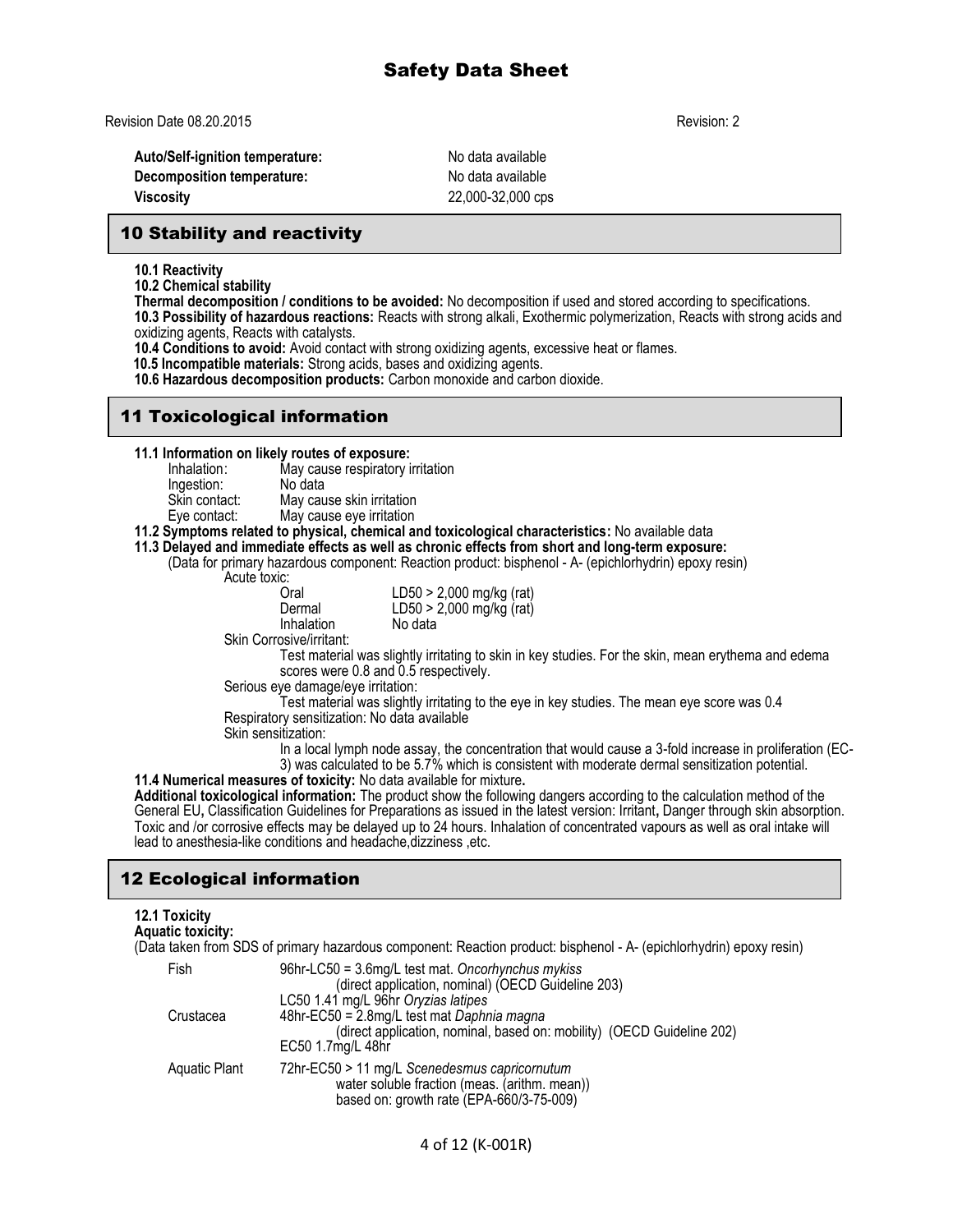#### Revision Date 08.20.2015 Revision: 2

**12.2 Persistence and degradability:** No data available. **12.3 Bioaccumulative potential:** No further relevant information available. **12.4 Mobility in soil:** No further relevant information available. **12.5 Results of PBT and vPvB assessment: PBT:** Not applicable. **vPvB:** Not applicable.

 **12.6 Other adverse effects:** No further relevant information available

### 13 Disposal considerations

#### **13.1 Waste treatment methods**

**Waste from residue/unused product:** This product should not be allowed to enter drains, water courses or the soil. Dispose of this material in a safe manner and in accordance with federal, state and local regulations **Contaminated packaging:** Disposal must be made in accordance with official federal, state and local regulations.

#### 14 Transport information

#### **DOT**

|             | UN number: | Not Regulated |
|-------------|------------|---------------|
| TDG         | UN number: | Not Regulated |
| <b>IMDG</b> | UN number: | Not Regulated |
| IATA        | UN number: | Not Regulated |

#### 15 Regulatory Information

**15.1 Safety, health and environmental regulations/legislation specific for the substance or mixture**

#### **United States (USA)**

#### **SARA**

| ------                                          |
|-------------------------------------------------|
| Section 355 (extremely hazardous substances):   |
| None of the ingredients is listed.              |
| Section 313 (Specific toxic chemical listings): |
| Component(s) above 'de minimus' level: None     |
| <b>TSCA (Toxic Substances Control Act):</b>     |
| All the ingredients are listed.                 |
|                                                 |

#### **Proposition 65 (California):**

 **Chemicals known to cause cancer:** None

#### **Canada**

| Canadian Domestic Substances List (DSL):                                                                  |  |
|-----------------------------------------------------------------------------------------------------------|--|
| All ingredients are listed.                                                                               |  |
|                                                                                                           |  |
| None of the ingredients is listed.                                                                        |  |
|                                                                                                           |  |
| 101-02-0 (Triphenyl phosphite)                                                                            |  |
| Canadian Ingredient Disclosure list (limit 0.1%)<br><b>Canadian Ingredient Disclosure list (limit 1%)</b> |  |

**15.2 Chemical Safety assessment:** A Chemical Safety Assessment has not been carried out.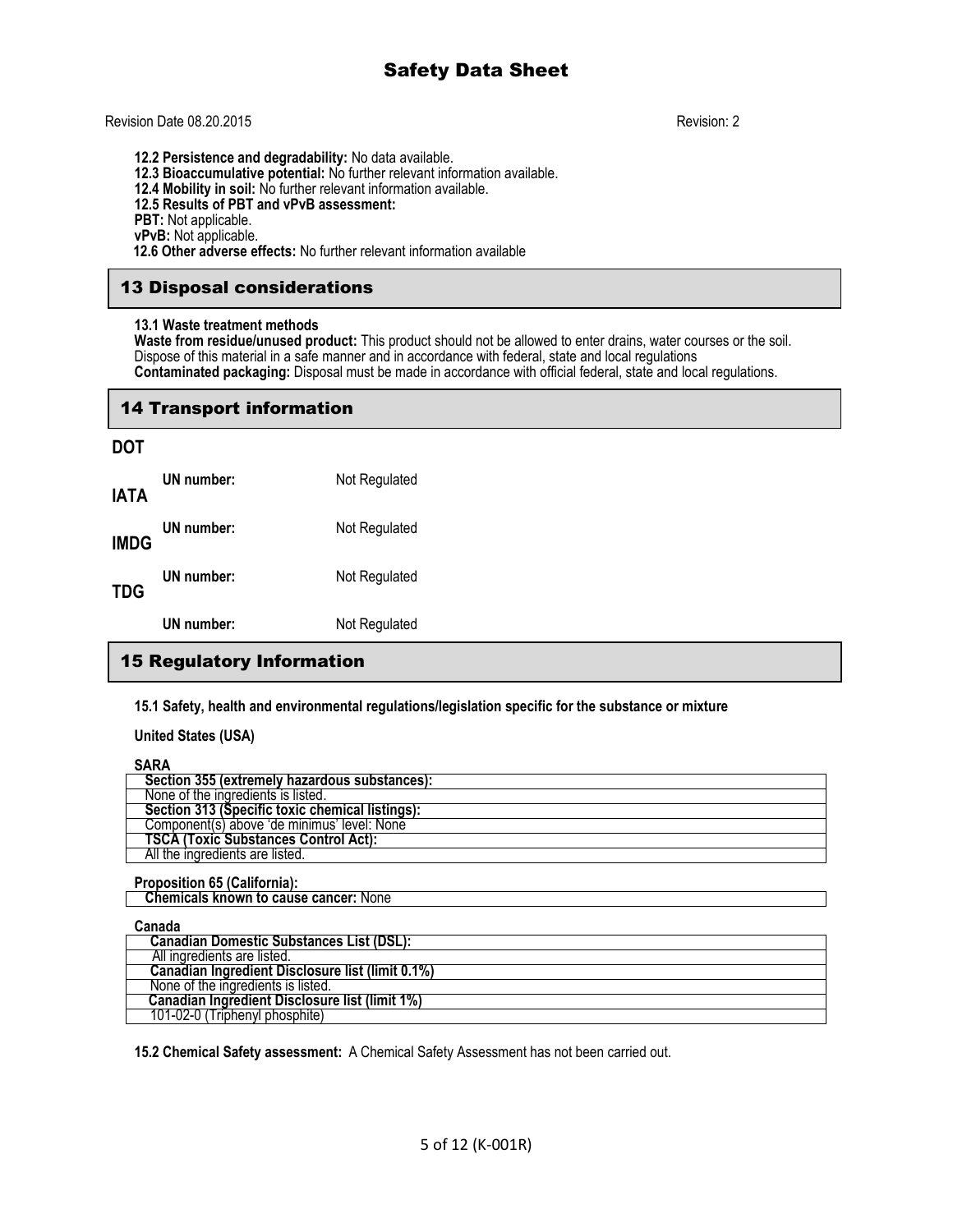#### Revision Date 08.20.2015 Revision: 2

#### 16 Other information

This information is based on our present knowledge. However, this shall not constitute a guarantee for any specific product features and shall not establish a legally valid contractual relationship.

#### **Abbreviation and acronyms:**

ADR: European Agreement concerning the International Carriage of Dangerous Goods by Road IMDG: International Maritime Code for Dangerous Goods DOT: US Department of Transportation IATA: International Air Transport Association GHS: Globally Harmonized System of Classification and Labelling of Chemicals ACGIH: American Conference of Governmental Industrial Hygienist. EINECS: European Inventory of Existing Commercial Chemical Substances ELINCS: European List of Notified Chemical Substance CAS: Chemical Abstracts Service (division of the American Chemical Society) HMIS: Hazardous Materials Identification System (USA) WHMIS: Workplace Hazardous Materials Information System (Canada)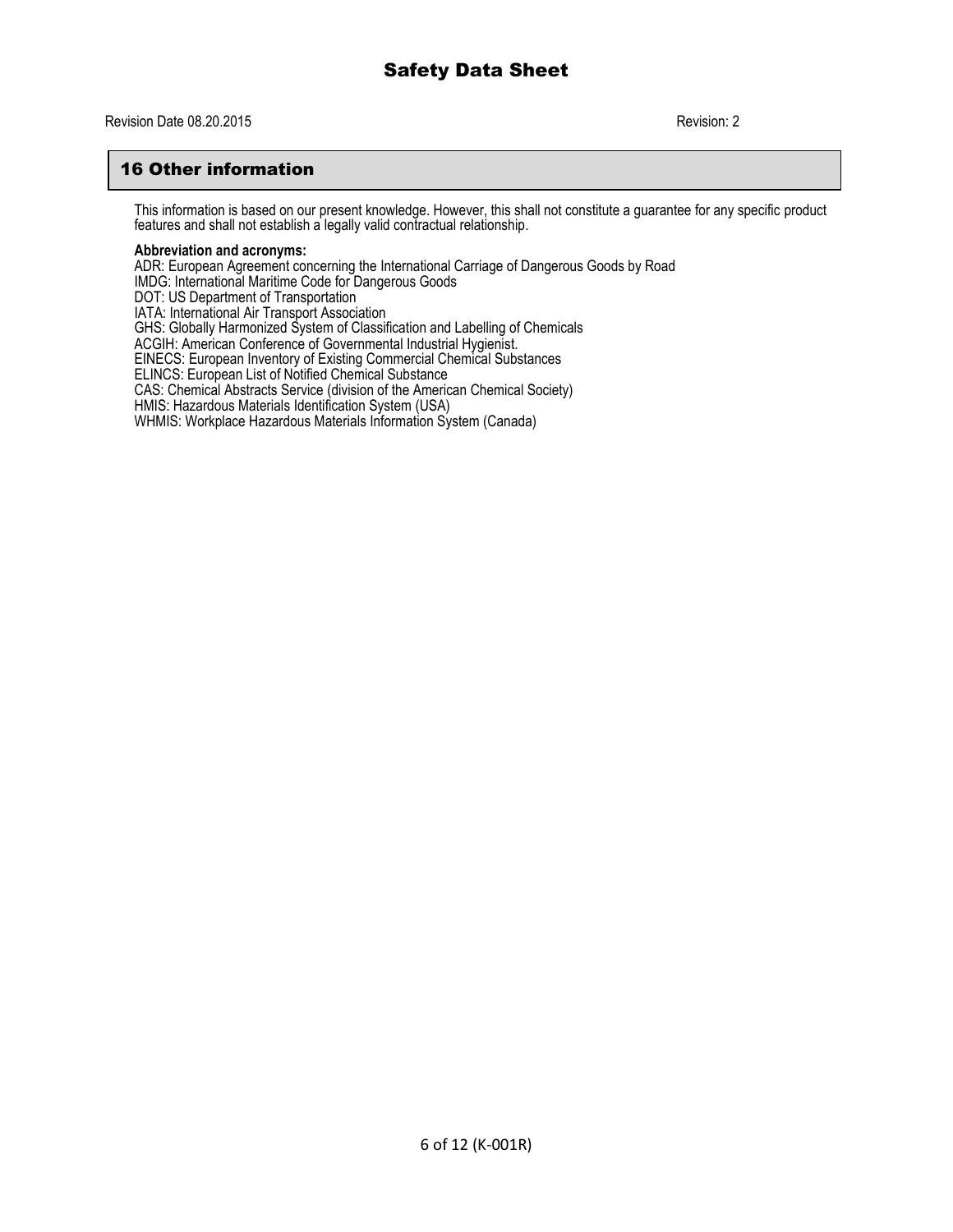#### 1 Identification of the substance/mixture and the company/undertaking

**1.1 Product identifier Trade name: STANDARD BACKING HARDENER**

**1.2 Application of the substance / the mixture: Epoxy Backing**

**1.3 Details of the supplier of the Safety Data Sheet Manufacturer/Supplier:**

*COPPS*.

Copps Industries, Inc. 10600 N. Industrial Drive Mequon, WI 53092 Phone: (262) 238-1700

**1.4 Emergency telephone number:** ChemTel Inc. (800) 255-3924, +1 (813) 248-0585

#### 2 Hazards identification

#### **2.1 GHS Classification of the substance or mixture**

Acute Toxicity – Oral; Category 4 Acute Toxicity – Dermal; Category 4 Skin Corrosion; Category 1B Serious Eye Damage; Category 1 Skin Sensitization; Category 1 Reproductive Toxicity; Category 2 Specific Target Organ Toxicity - single exposure; Category 3 Aquatic Hazard (Acute) – Category 3 Aquatic Hazard (Long-Term) – Category 2

#### **2.2 GHS Label elements**

**Hazard pictograms/symbols**



#### **Signal word:** Danger

#### **Hazard statements:**

H302+H312: Harmful if swallowed or in contact with skin.

- H314: Causes severe skin burns and eye damage.
- H317: May cause an allergic skin reaction.
- H318: Causes serious eye damage.
- H335: May cause respiratory irritation.
- H361: Suspected of damaging fertility or the unborn child.
- H411: Toxic to aquatic life with long lasting effects.

#### **Precautionary statements:**

P201:Obtain special instructions before use.

P260:Do not breath dust/fume/gas/mist/vapours/spray.

P264:Wash hands thoroughly after handling.

P271: Use only outdoors or in a well-ventilated area.

P280:Wear protective gloves/protective clothing/eye protection/face protection.

P281:Use personal protective equipment as required

P301+P330+P331 :IF SWALLOWED: rinse mouth. Do NOT induce vomiting.

P304+340: IF INHALED: Remove person to fresh air and keep comfortable for breathing.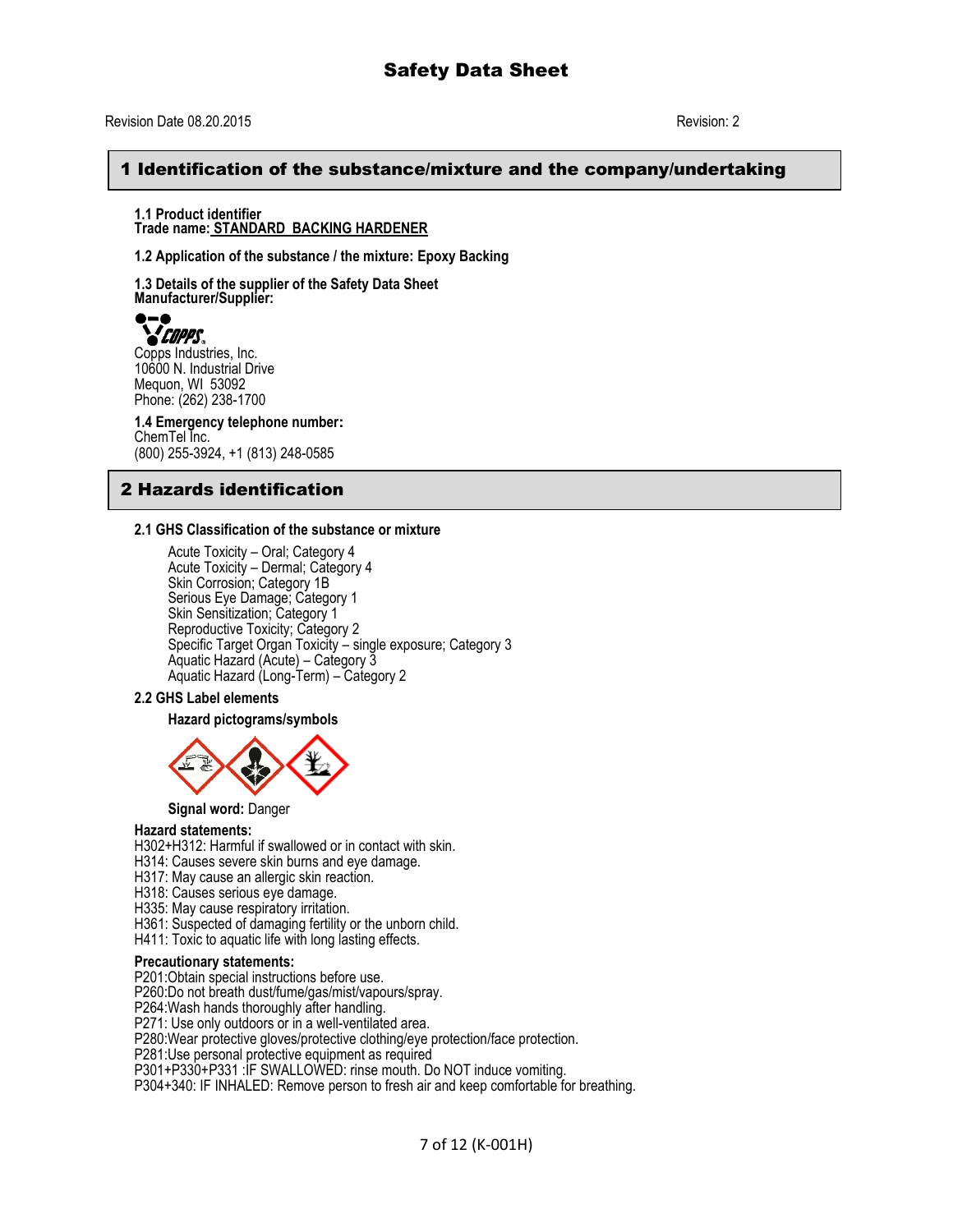#### Revision Date 08.20.2015 Revision: 2

P305+P351+P338 :IF IN EYES: Rinse cautiously with water for several minutes. Remove contact lenses, if present and easy to do. Continue rinsing.

P310 :Immediately call a POISON CENTRE or doctor/physician.

P403+P233: Store in a well-ventilated place. Keep container tightly closed.

#### **Additional information:**

This product contains a component that is toxic by inhalation when aerosolized or sprayed. Please refer to Sections 11 for toxicity information. If product is not being aerosolized or sprayed, the inhalation toxicity may not be applicable.

#### **HMIS Rating:**

| Health:          |  |
|------------------|--|
| Flammability:    |  |
| Physical Hazard: |  |

#### 3 Composition/information on ingredients

#### **3.2 Mixture**

**Description:** Mixture of substances listed below with potential nonhazardous additions.

| Dangerous components: |                                       |        |
|-----------------------|---------------------------------------|--------|
| CAS: 111-40-0         | Diethylenetriamine                    | 25-50% |
| CAS: 80-05-7          | Phenol, 4,4'-(1-methylethylidene)bis- | 20-40% |
| CAS: Trade Secret     | Aliphatic amine hardener              | 10-25% |

In conformity with 29CFR 1910.1200(i) the specific chemical identity may be withheld as Trade Secret, while all health/safety properties and effects are included in the SDS.

#### 4 First aid measures

#### **4.1 Description of first aid measures**

**General information:** Seek medical advice. If breathing has stopped or is labored, give assisted respirations. Supplemental oxygen may be indicated. If the heart has stopped, trained personnel should begin cardiopulmonary resuscitation immediately

**After inhalation:** Supply fresh air**;** consult doctor in case of complaints.

**After skin contact:** Immediately remove contaminated clothing, and any extraneous chemical, if possible to do so without delay. Take off contaminated clothing and shoes immediately.

**After eye contact:** Rinse immediately with plenty of water for at least 15 minutes. If symptoms persist, consult a doctor**. After ingestion:** Never give anything by mouth to an unconscious person. Prevent aspiration of vomit. Turn victim's head to the side. Do not Induce vomiting; call for medical help immediately.

**4.2 Most important symptoms and effects, both acute and delayed:** Repeated and/or prolonged exposures to low concentrations of vapors or aerosols may cause: sore throat, asthma, eye disease, kidney disorders, liver disorders, skin disorders and allergies.

**4.3 Indication of any immediate medical attention and special treatment needed:** Contains Phenol, 4,4'-(1 methylethylidene)bis-. May cause an allergic reaction.

#### 5 Firefighting measures

#### **5.1 Extinguishing media**

**Suitable extinguishing agents:** Foam, Fire-extinguishing powder, Carbon dioxide.

**5.2 Specific hazards arising from the substance or mixture:** May generate ammonia gas. May generate toxic nitrogen oxide gases. Burning produces noxious and toxic fumes. Downwind personnel must be evacuated.

**5.3 Advice for the firefighters**

Protective equipment: Wear self-contained respiratory protective device, Wear fully protective suit.

**Additional information:** Cool endangered receptacles with water fog or haze. Eliminate all ignition sources if safe to do so.

#### 6 Accidental release measures

**6.1 Personal precautions, protective equipment and emergency procedures:** Use respiratory protective device against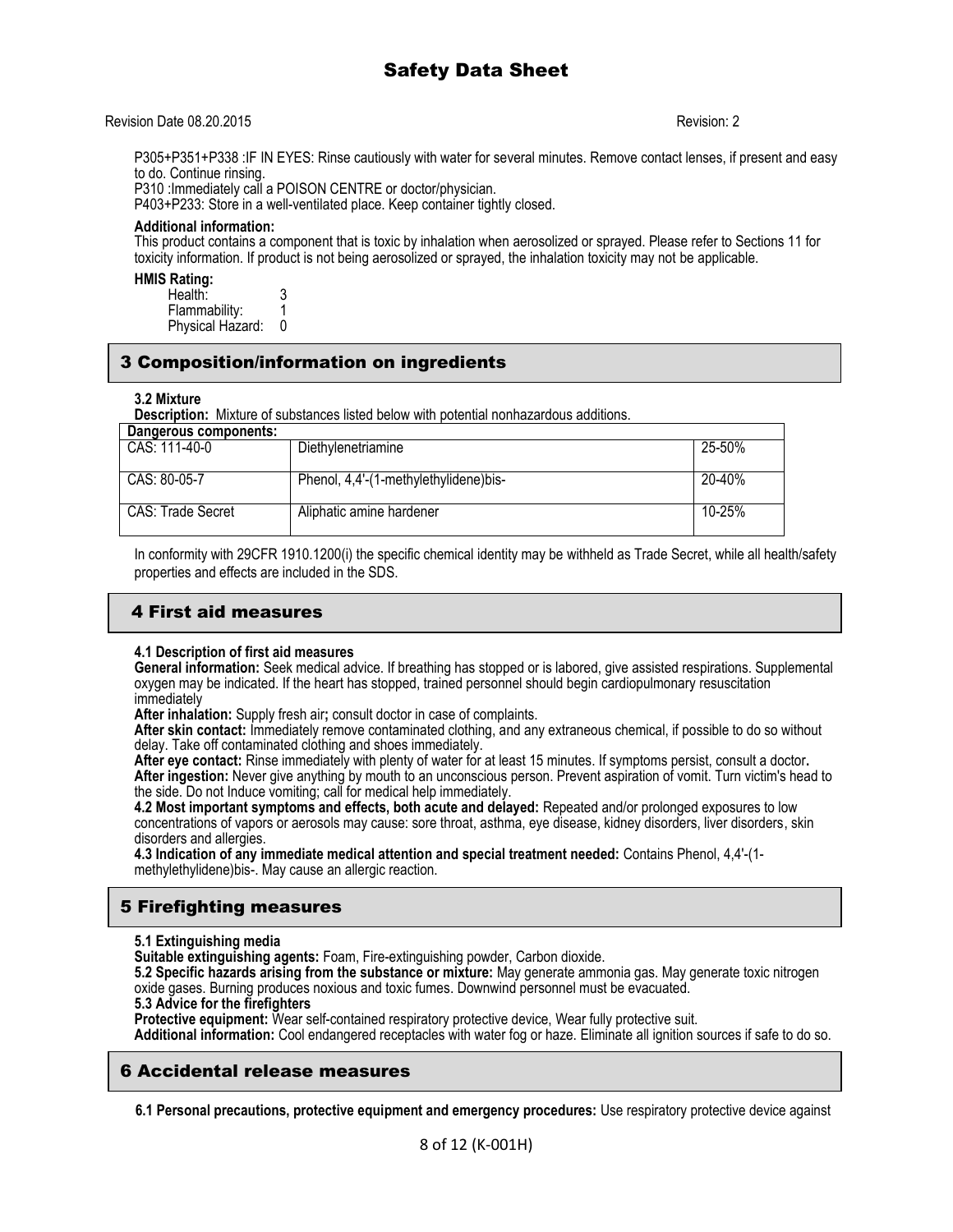Revision Date 08.20.2015 Revision: 2

the effects of fumes/dust/aerosol. Wear protective equipment. Keep unprotected persons away. Ensure adequate ventilation. Keep away from ignition sources.

**6.2 Environmental precautions:** Do not allow to enter sewers/surface or ground water. Inform respective authorities in case of seepage into water course or sewage system. Prevent from spreading (e.g. by damming–in or oil barriers).

**6.3 Methods and material for containment and cleaning up:** Send for recovery or disposal in suitable receptacles. Dispose contaminated material as waste according to item 13. Ensure adequate ventilation.

### 7 Handling and storage

**7.1 Precautions for safe handling:** Use only in well-ventilated areas. Store in cool, dry place in tightly closed receptacles (60-80ºF recommended).

**7.2 Conditions for safe storage, including any incompatibilities:** Use only receptacles specifically permitted for this substance/product. Avoid storage near extreme heat, ignition sources or open flame.

**Further Information about storage conditions:** Keep container tightly sealed. Store in an area with adequate ventilation.

#### 8 Exposure controls/personal protection

#### **8.1 Control parameters**

**Exposure Limits:**

| Diethylenetriamine | Time Weighted Average (TWA): ACGIH                      | ppm |                  |
|--------------------|---------------------------------------------------------|-----|------------------|
| Diethylenetriamine | Recommended Exposure Limit (REL): NIOSH                 | ppm | $4$ mg/m $3$     |
| Diethylenetriamine | Time Weighted Average (TWA): OSHA Z1A                   | ppm | $4$ mg/m $3$     |
| Diethylenetriamine | Time Weighted Average (TWA): Permissible Exposure Limit | ppm | $4 \text{ mg/m}$ |
|                    | (PEL): US CA OEL                                        |     |                  |
| Diethylenetriamine | Time Weighted Average (TWA): TN OEL                     | ppm | $4$ mg/m $3$     |

**8.2 Engineering controls** Provide readily accessible eye wash stations and safety showers. Provide ventilation adequate to ensure concentrations are minimized.

#### **8.3 Personal protective equipment**

**General protective and hygienic measures:** Keep away from foodstuffs, beverages and feed. Immediately remove all soiled and contaminated clothing. Wash hands before breaks and at the end of work. Do not inhale gases / fumes / aerosols. Avoid contact with the eyes and skin.

**Respiratory protection:** Not required under normal conditions of use. Use suitable respiratory protective device in case of insufficient ventilation. For spills, respiratory protection may be advisable. Use respiratory protection when grinding or cutting material.

**Hand protection:** Protective, impervious gloves. (Neoprene, Butyl-rubber, Nitrile rubber) The glove material has to be impermeable and resistant to the product / the substance/ the preparation. Selection of the glove material on consideration of the penetration times, rates of diffusion and the degradation.

**Eye protection:** Face shield with safety glasses or goggles underneath. Contact lenses should not be worn. **Skin and Body protection:** Protective work clothing. Where potential exposure warrants, rubber or plastic boots and chemically resistant protective suit.

### 9 Physical and chemical properties

| 9.1 Information on basic physical and chemical properties |
|-----------------------------------------------------------|
| Liquid<br>Blue                                            |
| Amine                                                     |
| No data available                                         |
| Alkaline                                                  |
| No data available                                         |
| >392 °F / >200 °C                                         |
| >212 °F / >100 °C                                         |
|                                                           |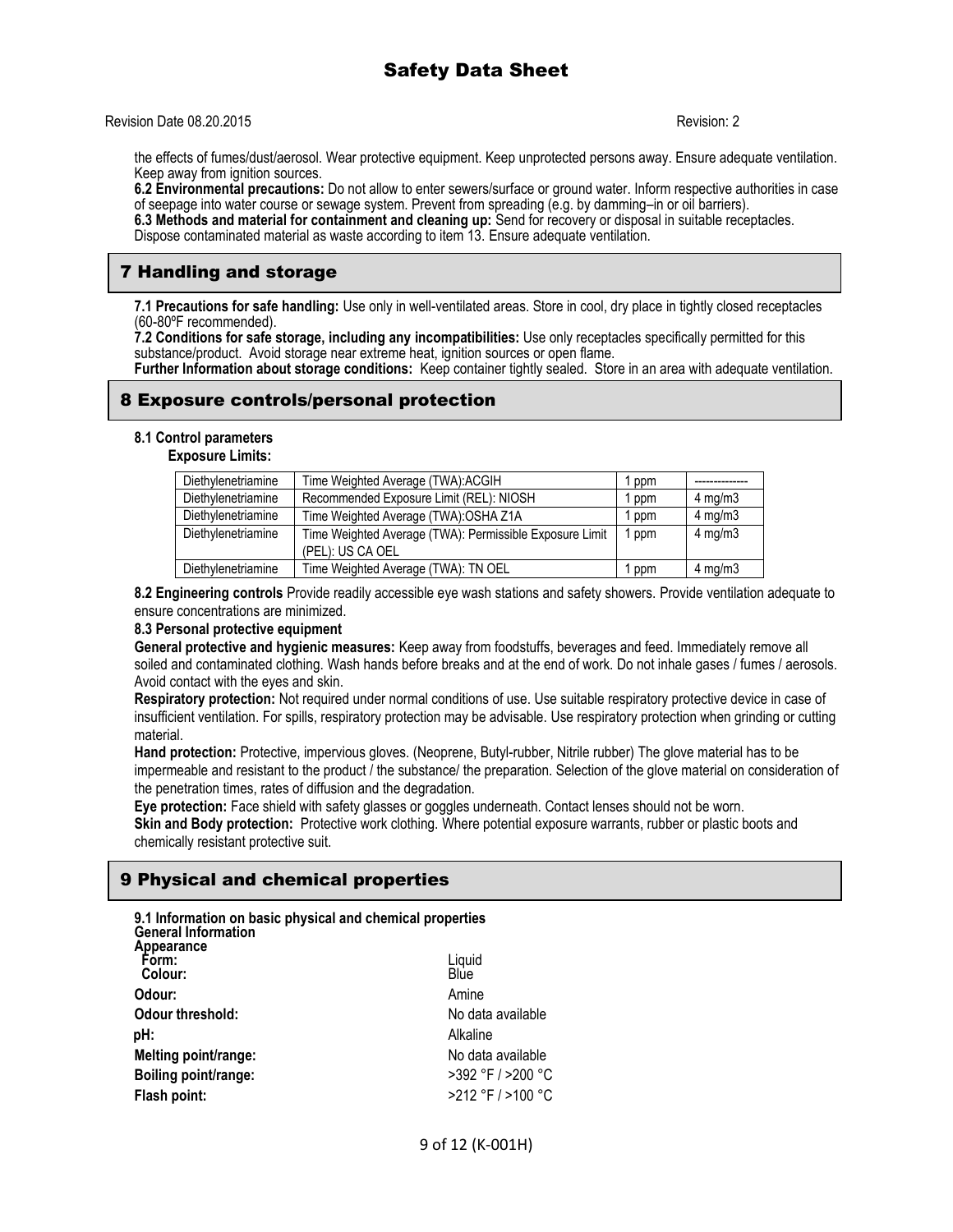Revision Date 08.20.2015 Revision: 2

**Evaporation rate:** No data available **Flammability (solid, gaseous):** Not applicable **Upper/lower flammability or explosive limit:** Not applicable **Vapor pressure:** No data available **Vapor density:** No data available **Relative Density at 20°C:** 1.01g/cm<sup>3</sup> **Solubility in / Miscibility with** Not miscible or difficult to mix. **Partition coefficient (n-octanol/water):** No data available **Auto/Self-ignition temperature:** No data available **Decomposition temperature:** No data available **Viscosity** 70-150 cps

#### 10 Stability and reactivity

#### **10.1 Reactivity**

**10.2 Chemical stability**

**Thermal decomposition / conditions to be avoided:** No decomposition if used and stored according to specifications.

**10.3 Possibility of hazardous reactions:** Reacts with strong alkali. Exothermic polymerization. Reacts with strong acids and oxidizing agents. Reacts with catalysts.

**10.4 Conditions to avoid:** Avoid contact with strong oxidizing agents, excessive heat or flames.

 **10.5 Incompatible materials:** Strong acids, bases and oxidizing agents.

**10.6 Hazardous decomposition products:** Nitric acid, Ammonia, Nitrogen oxides (NOx), Nitrogen oxide can react with water vapors to form corrosive nitric acid, Carbon monoxide, Carbon dioxide (CO2), Aldehydes, Flammable hydrocarbon fragments.

## 11 Toxicological information

#### **11.1 Information on likely routes of exposure:**

Skin contact: Harmful in contact with skin. Causes skin burns. Eye contact: Causes eye burns. Ingestion: Harmful if swallowed. If ingested, severe burns of the mouth and throat, as well as a danger of perforation of the esophagus and the stomach. Inhalation: This product contains a component that is toxic by inhalation when aerosolized or sprayed. If product is not being aerosolized or sprayed, the inhalation toxicity may not be applicable. Inhalation of vapors and/or aerosols in high concentration may cause irritation of respiratory system. Inhalation of aerosol may cause irritation to the upper respiratory tract. May cause nose, throat, and lung irritation. Can cause severe eye, skin and respiratory tract burns.

**11.2 Symptoms related to physical, chemical and toxicological characteristics:** Repeated and/or prolonged exposures to low concentrations of vapors or aerosols may cause: sore throat, asthma, eye disease, kidney disorders, liver disorders, skin disorders and allergies.

**11.3 Delayed and immediate effects as well as chronic effects from short and long-term exposure:** This product contains no listed carcinogens according to IARC, ACGIH, NTP and/or OSHA in concentrations of 0.1 percent or greater. May cause allergic skin reaction. This product may cause adverse reproductive effects. Asthma, Eye disease, Kidney disorders, Liver disorders, Skin disorders and Allergies.

**11.4 Numerical measures of toxicity:** No data is available for full mixture**.** 

| Diethylenetriamine                        | CAS 111-40-0 | Oral LD50   | 1080 mg/kg (rat)    |
|-------------------------------------------|--------------|-------------|---------------------|
|                                           |              | Dermal LD50 | 1090 mg/kg (rabbit) |
| Phenol, 4,4'-(1-<br>methylethylidene)bis- | CAS 80-05-7  | Oral LD50   | 3250 mg/kg (rat)    |
|                                           |              | Dermal LD50 | 3000 mg/kg (rabbit) |

### 12 Ecological information

**12.1 Aquatic toxicity:** No data available on the product itself.

**12.2 Persistence and degradability:** No data available.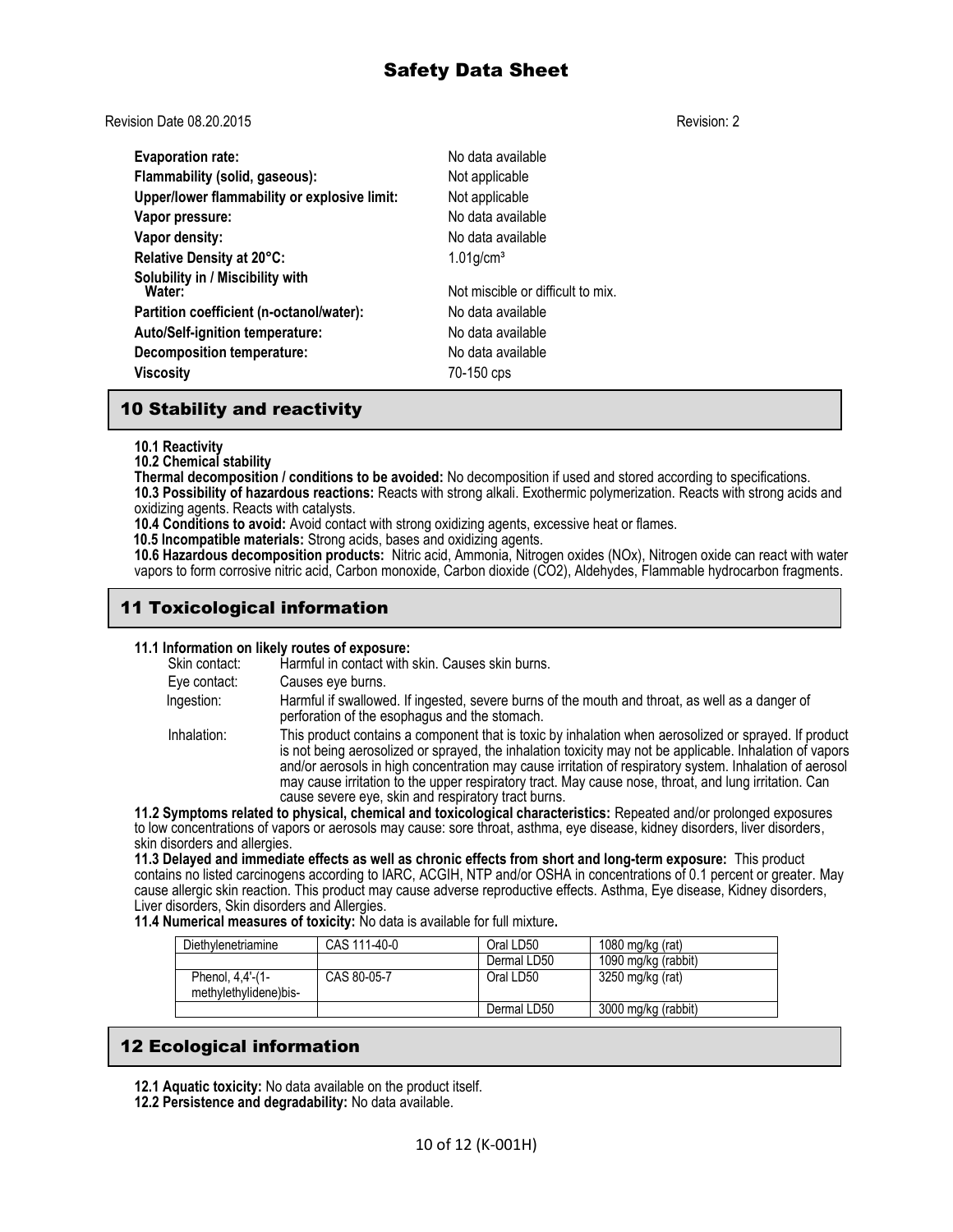#### Revision Date 08.20.2015 Revision: 2

- **12.3 Bioaccumulative potential:** No data available on the product itself.
- **12.4 Mobility in soil:** No data available.
- **12.5 Other adverse effects:** No further relevant information available

#### 13 Disposal considerations

#### **13.1 Waste treatment methods**

**Waste from residue/unused product:** This product should not be allowed to enter drains, water courses or the soil. Dispose of this material in a safe manner and in accordance with federal, state and local regulations **Contaminated packaging:** Disposal must be made in accordance with official federal, state and local regulations.

#### 14 Transport information

|   | ٠       |  |
|---|---------|--|
| I | I<br>۰. |  |

| וטע<br><b>IATA</b> | UN number:<br><b>Proper Shipping Name:</b><br><b>Hazard Class:</b><br><b>Packing Group:</b><br>Labels(s):<br><b>Marine Pollutant:</b>    | UN2735<br>Amines, liquid, corrosive, n.o.s. (Diethylenetriamine, Aliphatic amine). Marine Pollutant<br>8<br>8<br>Yes (Only in Bulk containers) |
|--------------------|------------------------------------------------------------------------------------------------------------------------------------------|------------------------------------------------------------------------------------------------------------------------------------------------|
| <b>IMDG</b>        | UN number:<br><b>Proper Shipping Name:</b><br><b>Hazard Class:</b><br><b>Packing Group:</b><br>Labels(s):<br><b>Marine Pollutant:</b>    | UN2735<br>Amines, liquid, corrosive, n.o.s. (Diethylenetriamine, Aliphatic amine). Marine Pollutant<br>8<br>8<br>Yes                           |
| TDG                | UN number:<br><b>Proper Shipping Name:</b><br><b>Hazard Class:</b><br><b>Packing Group:</b><br>Labels(s):<br><b>Marine Pollutant:</b>    | <b>UN2735</b><br>Amines, liquid, corrosive, n.o.s. (Diethylenetriamine, Aliphatic amine). Marine Pollutant<br>8<br>8<br>Yes                    |
|                    | UN number:<br><b>Proper Shipping Name:</b><br><b>Hazard Class:</b><br><b>Packing Group:</b><br>$Labels(s)$ :<br><b>Marine Pollutant:</b> | <b>UN2735</b><br>Amines, liquid, corrosive, n.o.s. (Diethylenetriamine, Aliphatic amine). Marine Pollutant<br>8<br>8<br>Yes                    |

#### 15 Regulatory Information

#### **15.1 Safety, health and environmental regulations/legislation specific for the substance or mixture**

Toxic Substance Control Act (TSCA) 12(b) Component(s): None.

| Country     | Regulatory list | <b>Notification</b>             |
|-------------|-----------------|---------------------------------|
| USA         | TSCA            | Included on Inventory.          |
| EU.         | <b>EINECS</b>   | Included on EINECS inventory or |
|             |                 | polymer substance, monomers     |
|             |                 | included on EINECS inventory or |
|             |                 | no longer polymer.              |
| Canada      | DSL             | Included on Inventory.          |
| Australia   | <b>AICS</b>     | Included on Inventory.          |
| Japan       | <b>ENCS</b>     | Included on Inventory.          |
| South Korea | ECL             | Included on Inventory.          |
| China       | SEPA            | Included on Inventory.          |
| Philippines | PICCS           | Included on Inventory.          |